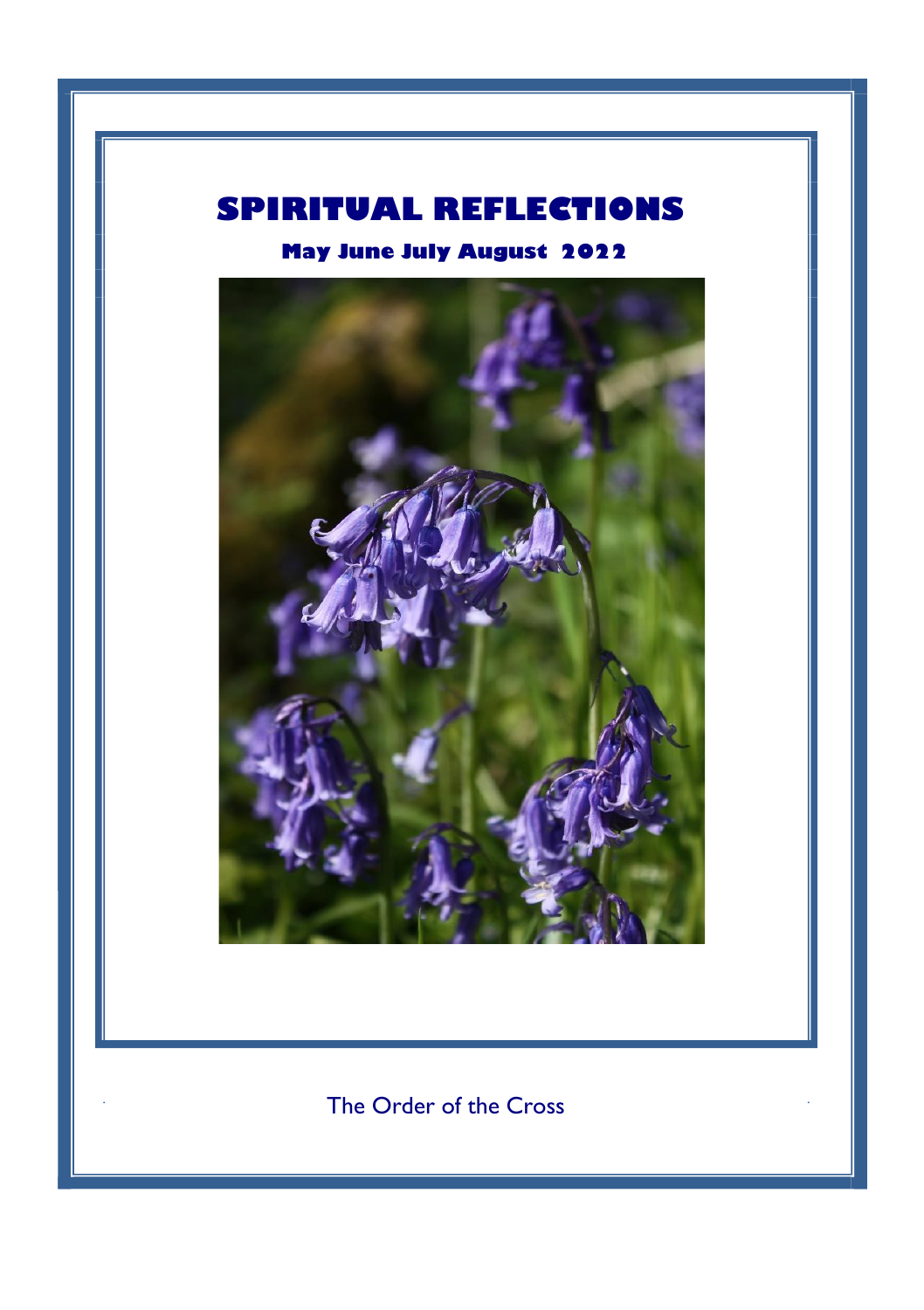## **ORDER OF THE CROSS BOOKLETS**

Free downloadable booklets can be found on our website (orderofthecross.org) by going to Publications and clicking on Downloadable Booklets, as below. These are in pdf format.



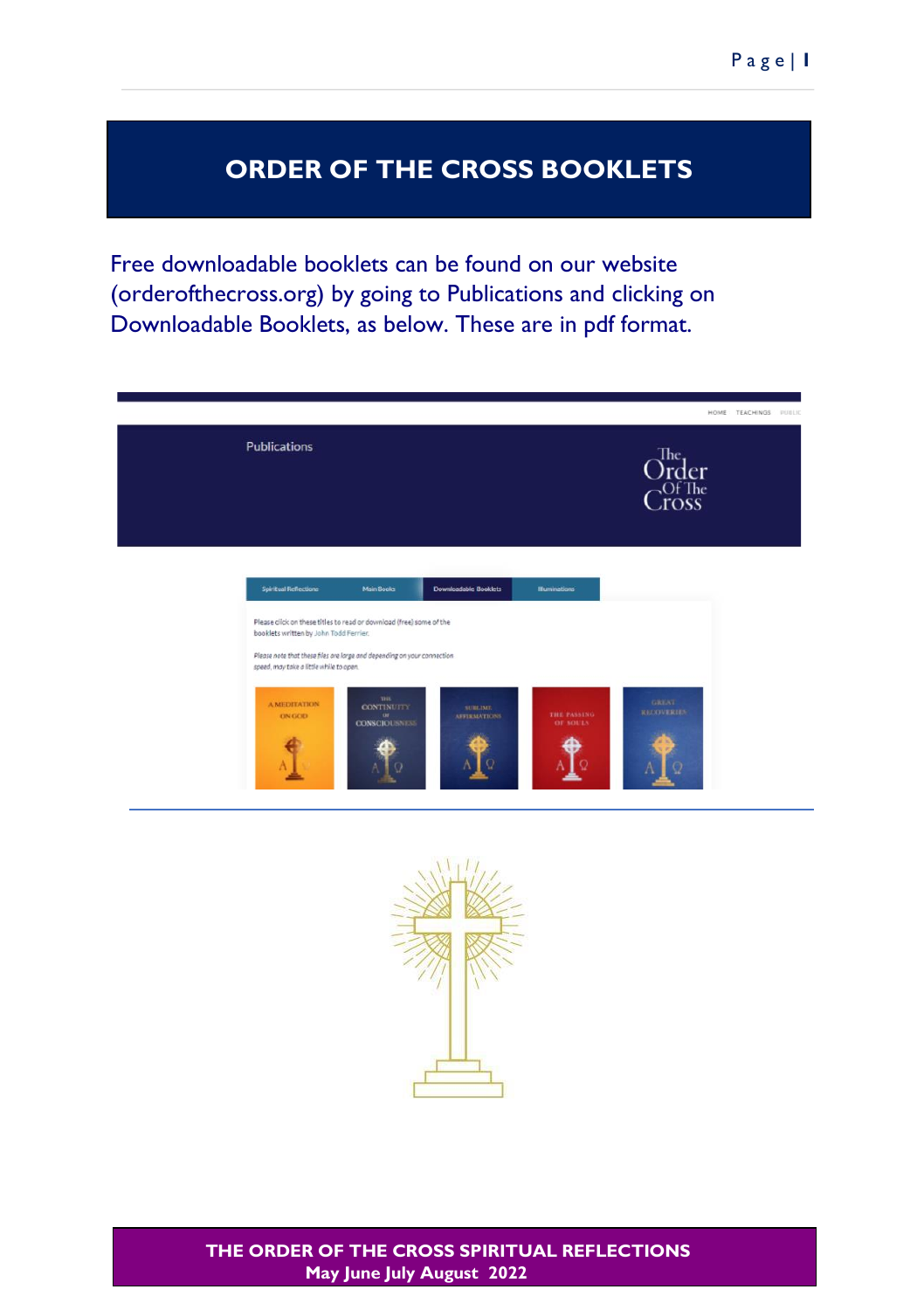What a mystery our Life is! We begin, seemingly, as little children, and we grow from more to more, even till we touch the Divine Estate. But we never outgrow our Source. Our channels are deepened and broadened, and the flow of our life enriched. Life becomes mightier and still mightier. But it is individuated, and never equal to the Ocean into which it flows, and out from the heart of which its waters proceed. The desire-nature as the passion of the soul, flows from the innermost through the channels, expressing as it goes the Mystery of GOD within us.

How marvellous a thing Love is that can so desire! How profound is that Motion that can so express itself! How great is the Mystery of GOD in us, when, through the expression of our passion, GOD who is the Mystery becomes revealed! How stupendous is that Life of Love in the Divine which could desire into manifestation such Hierarchies of Worlds and Beings! How sublime is that Love in its majestic stooping that can make of the individuated soul a perfect world, a complex beautiful system, a reflex of HIS own Glorious Mystery, and embodiment of the fashion of the LORD! *From Life's Mysteries Unveiled* 

### **Thoughts to Inspire**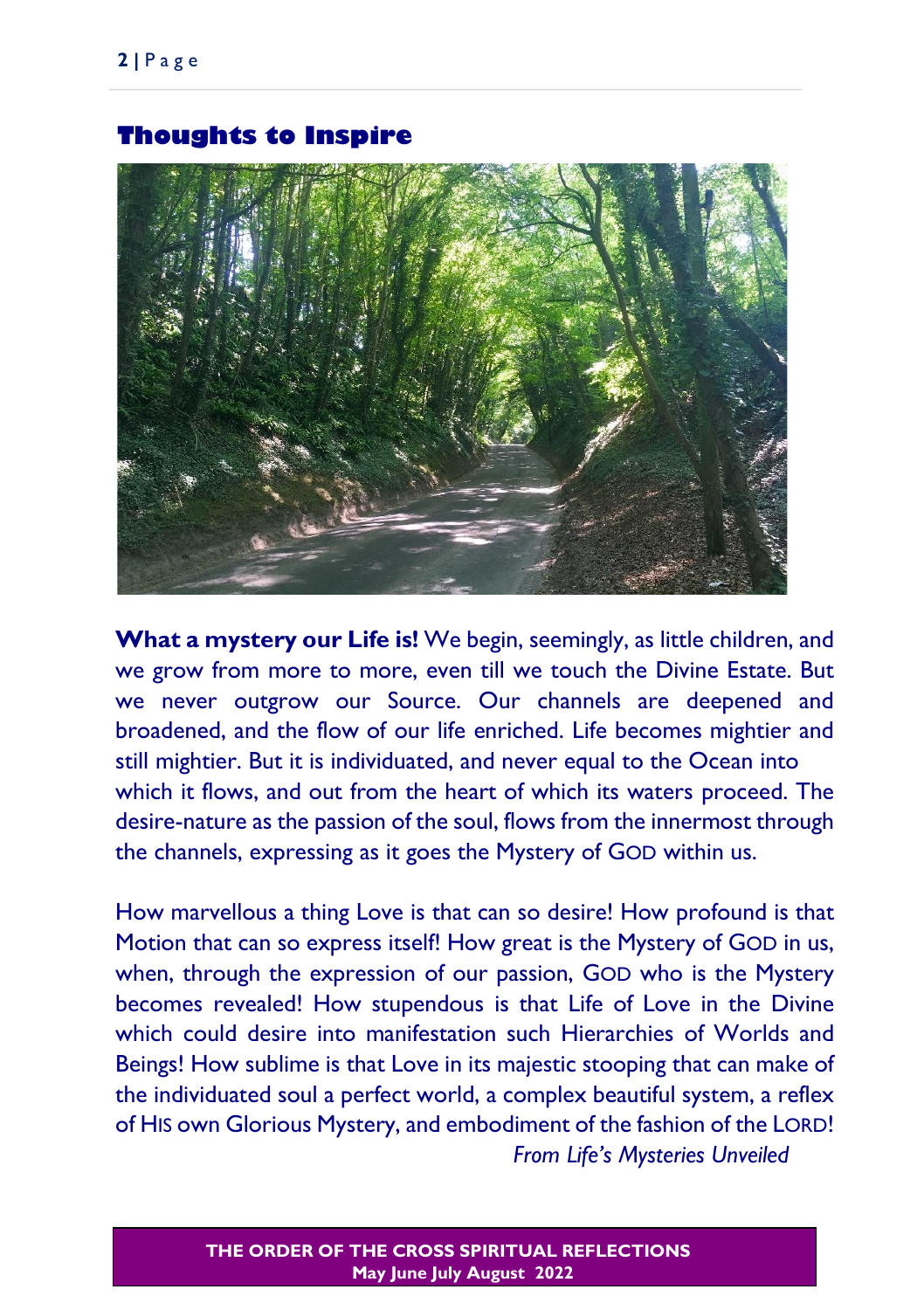### **From the Teachings**

### **The Stilling of the Storm**

*When the blessed Master found an hour of quiet with His immediate friends, He spake thus unto them concerning the experiences through which the Soul passes when it is beset with conditions which try it:*

*"The Soul is like a ship upon the open Sea, when all its attributes are out of true harmony; it is tossed about on the tempestuous waves, and is in danger of becoming overwhelmed.*

*The mind of the Soul, which should always be calm and clear like pellucid*  waters, is then filled with disturbing elements, so that it cannot reflect unto *the Soul the Heavens of its LORD.*

*Even the powers of the mind itself are so troubled that they fill it with the fear of a great dread, and make it cry out like those who are in dire distress.*

*For, as I have said unto you, the mind of the Soul is the Sea of Galilee; and the sacred little ship upon it is the Soul, the sacred Ark within which the Divine Presence abides."*

*The Logia, p126*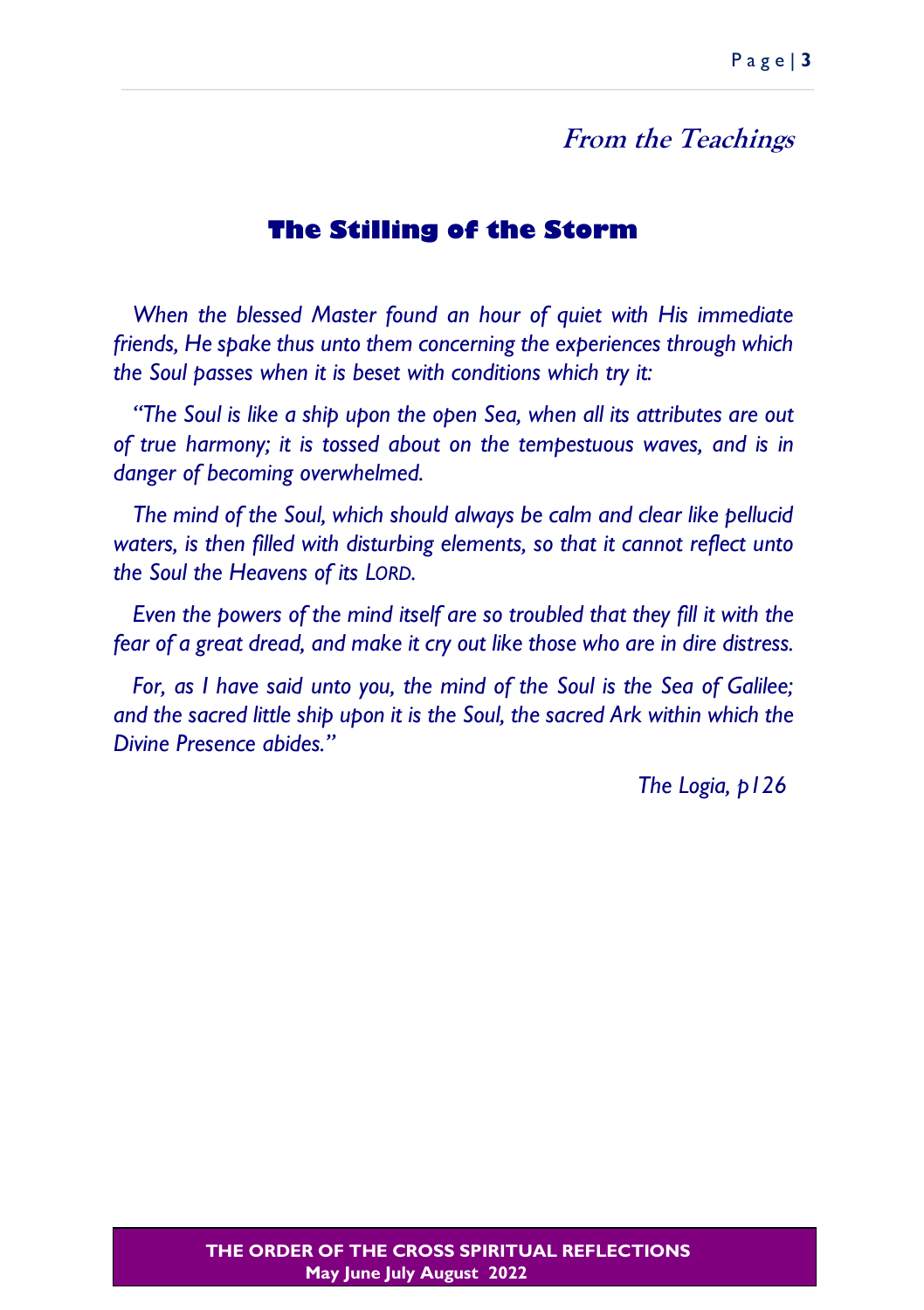### **Reflections upon**

### **The Stilling of the Storm**

### **John Pignéguy**

MONGST ITS MANY ASPECTS, the bible is also a compendium of MONGST ITS MANY ASPECTS, the bible is also a compendium of remarkable stories. Some will have been familiar since childhood, while others may well be somewhat neglected for one reason or another. This could be because of the nature of these stories themselves and the content contained within them, something that young minds may well find hard to assimilate without a guiding hand. That said, as we move through the various stages of our lives, it is quite possible that our understanding of these stories will gradually expand as our Soul-growth also increases.

This feature of our spiritual and temporal lives is of the greatest value in helping us to keep some sense of balance and perspective in times of difficulty. World-conditions are something that touch us all, and this is where a fresh look at the parables may be of great benefit. Some parables will have a special resonance at particular times, and that can certainly be said of our cover-extract.

*The stilling of the storm* is a well-known and dramatic story, and one that engages the individual immediately. But it is one that has a real application to the daily lives of all of us, and we can probably all recognise ourselves in aspects of this story. This 're-learning' of ourselves on our spiritual journey is a quiet gift from the heavens, and is something that can be enhanced by involvement in, for example, art, music, dance, literature, the natural world, and the like. This in turn helps give us a new focus and a new sense of direction, which is something our founder touches on in his 'note' on p127 in the *Logia:*

The awakening within them of the memory of HIS presence, the coming back into the consciousness of HIS power. None but HE could stay the power of the elementals, and bring the little Ark of the Soul safely out of the tempest.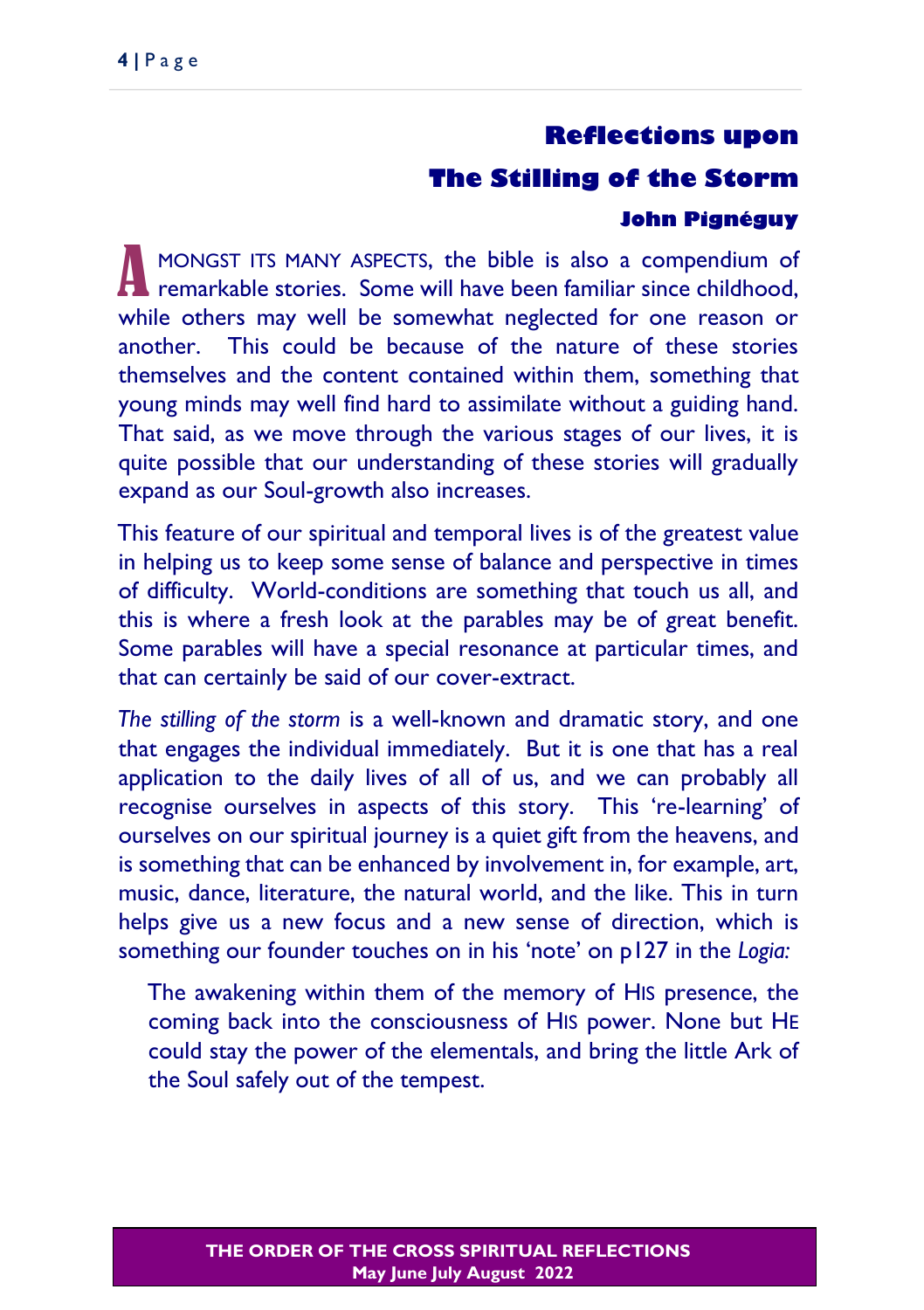# **ORDER OF THE CROSS LITERATURE**

The primary books written by John Todd Ferrier are available free of charge by going onto our website under Publications and clicking on the appropriate button or by contacting one of the people below, depending on your location.

### **Books**

**The Master: His Life and Teachings The Logia or Sayings of the Master Life's Mysteries Unveiled Life's Mysteries Unveiled –** PAPERBACK **The Divine Renaissance Vol. 1 The Divine Renaissance Vol. 2 The Message of Ezekiel The Mystery of the Light Within Us The Message of Isaiah Divine Mysteries** 

**UK: Contact Margaret Jack**  Email: literature.uk@orderofthecross.org **North America: Contact Alexander Guza** Email: literature.usa@orderofthecross.org **Australia & New Zealand Contact Claire Ede** Email: literature.au@orderofthecross.org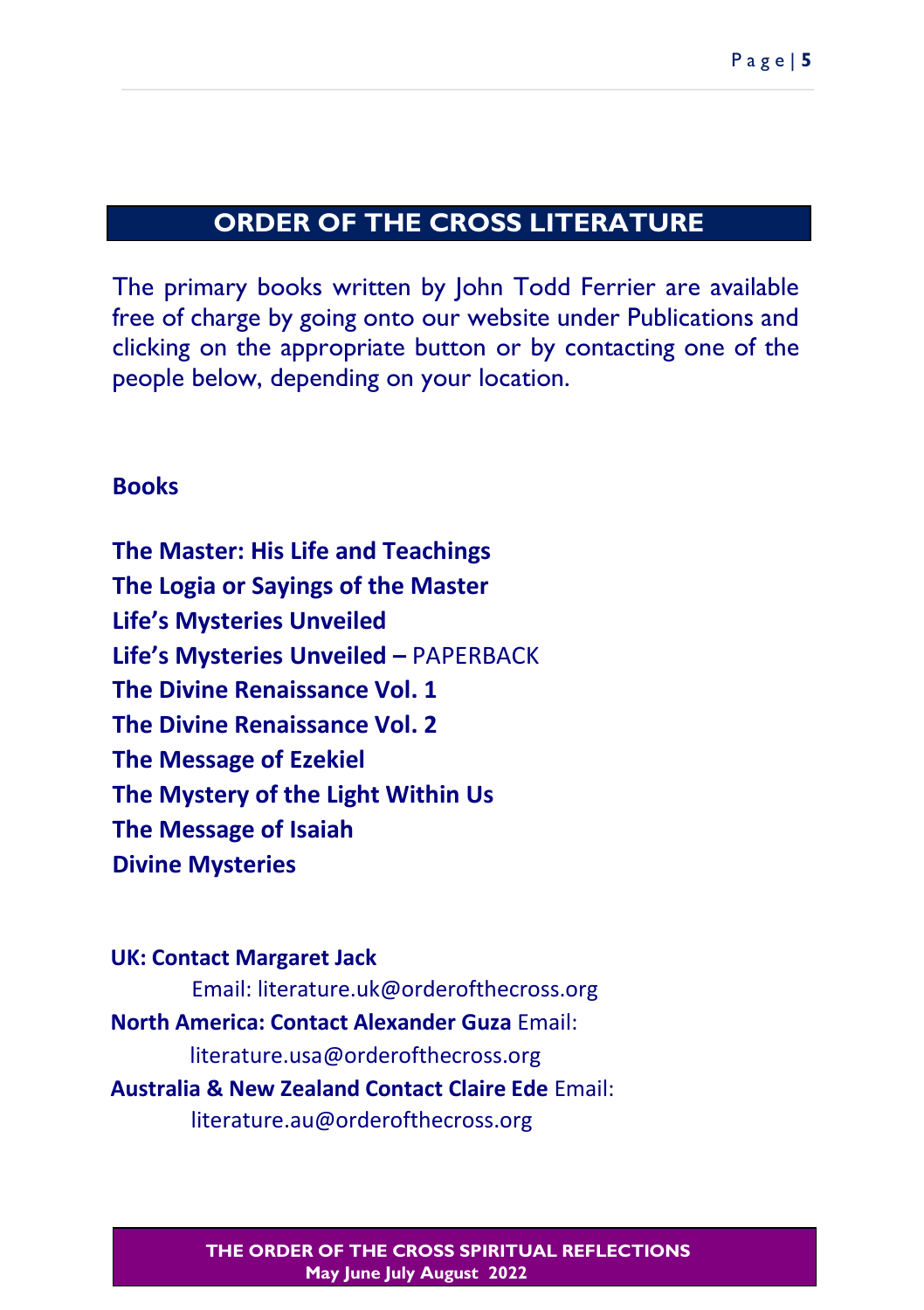### **An Artist's Palette**

Beneath a cerulean sky Our small, ruby-red craft Softly slips her mooring, Leaves behind her safe harbor. Enveloped in a purple haze Heads out, upon the sapphire sea, Burnt sienna cliffs slide by Framed by dark green trees Above the shoreline.

Golden rays of sun Reflect the shimmering waves As you take your last voyage. Grey ashes fall upon the ocean floor Washed by the tide for evermore. But your Being steers its course On, thru' a path of pure white Light Towards a glimpse of heliotrope On the far horizon.

**Rosemary Smith**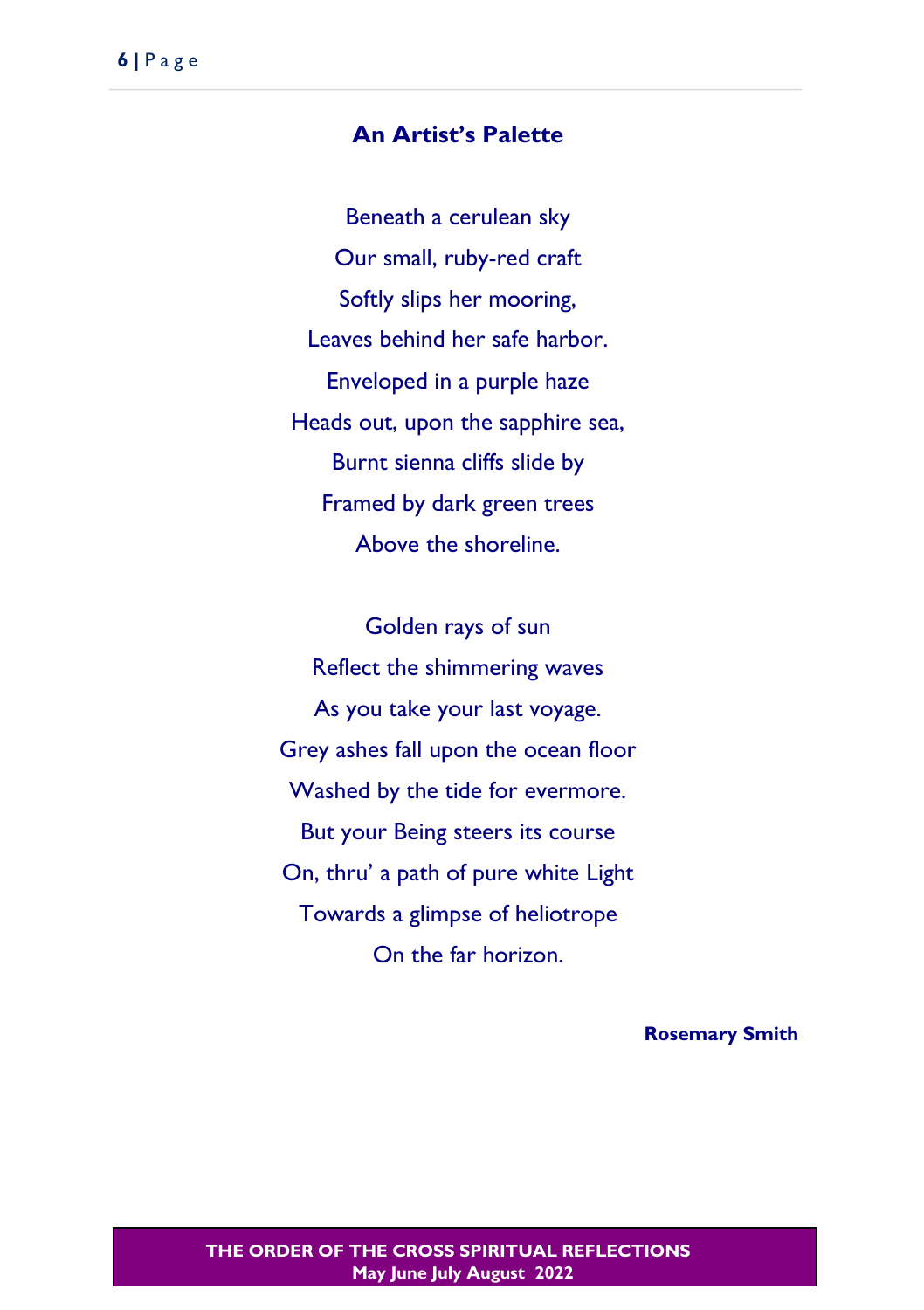### **Easter Gathering**

### **Sarum College, Salisbury, April 2022**

ALISBURY BATHED in glorious spring sunshine throughout the Easter ALISBURY BATHED in glorious spring sunshine throughout the Easter<br>Gathering reflecting the heart-felt warmth of our delight in being able to meet together once again to celebrate this most sacred time. Amid much that was familiar to many – the peaceful atmosphere of the cathedral close, the dominating age-long presence of the cathedral itself and the welcoming vestibule of the old college building – there was also the unfamiliar sense of a new beginning. Most of the Sarum College hospitality team, including the administrator, were new to us, and we were new to them, and we were the first large group that they had hosted since the pandemic closures.

We were now a smaller group so the College found it financially challenging to allow us exclusive use of the guest rooms and it was necessary for them to accept a limited number of additional bed-andbreakfast guests. They very thoughtfully arranged a separate area for the additional guests at breakfast time so that the main dining area was exclusively vegetarian/vegan. The food, by everyone's account, was exceptionally good.



**Sarum College from the Cathedral Close**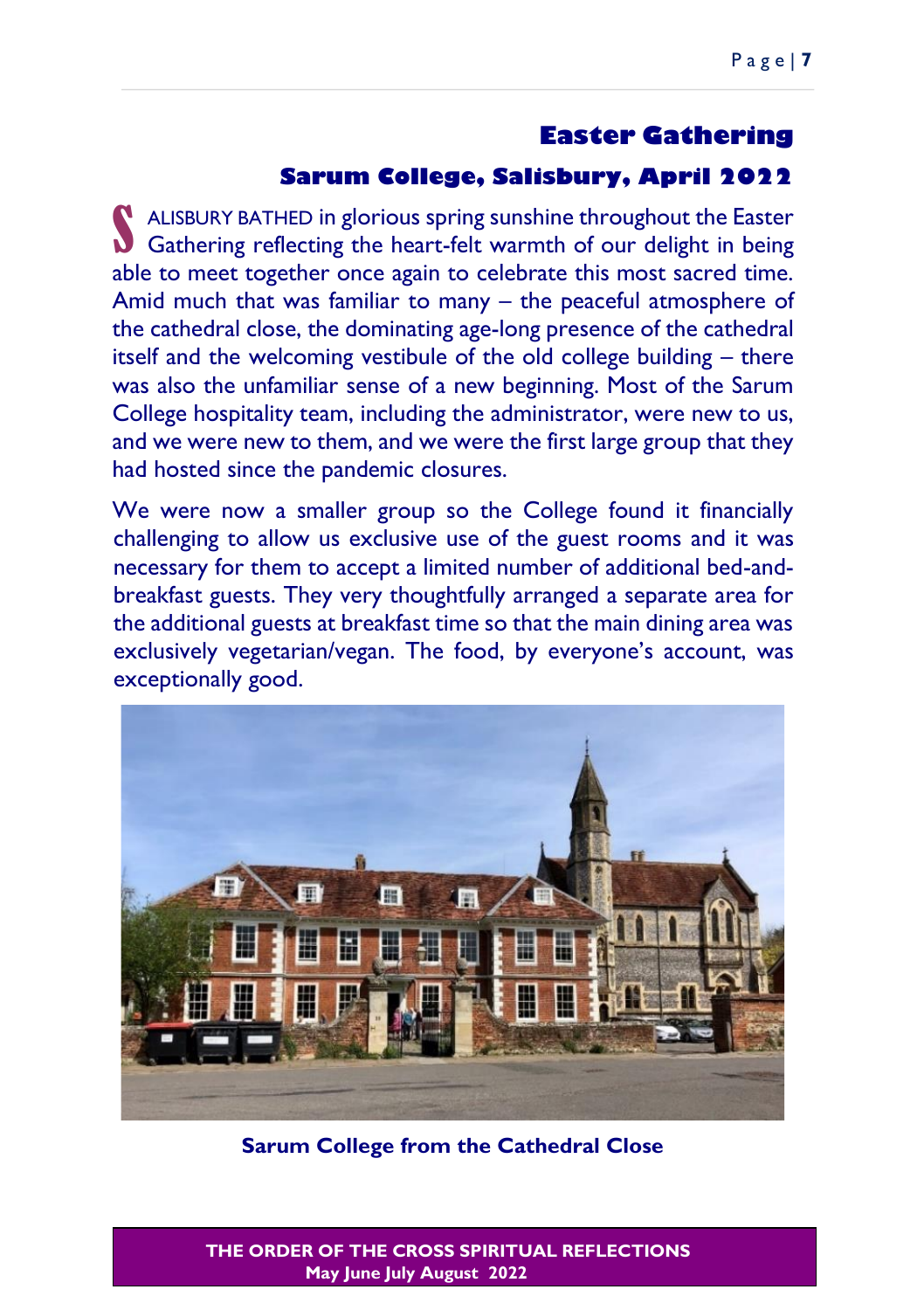

**Salisbury Cathedral and Close from the gates of Sarum College**

### **The Sanctuary**

As at past Easter Gatherings the Sanctuary was open at 7.30 each morning for **Silent Meditation**. The first person to arrive lit the ruby light on the Altar. The last to leave extinguished it.

The Altar, as always, was raised most beautifully and its symbols illuminated to become radiant with light.

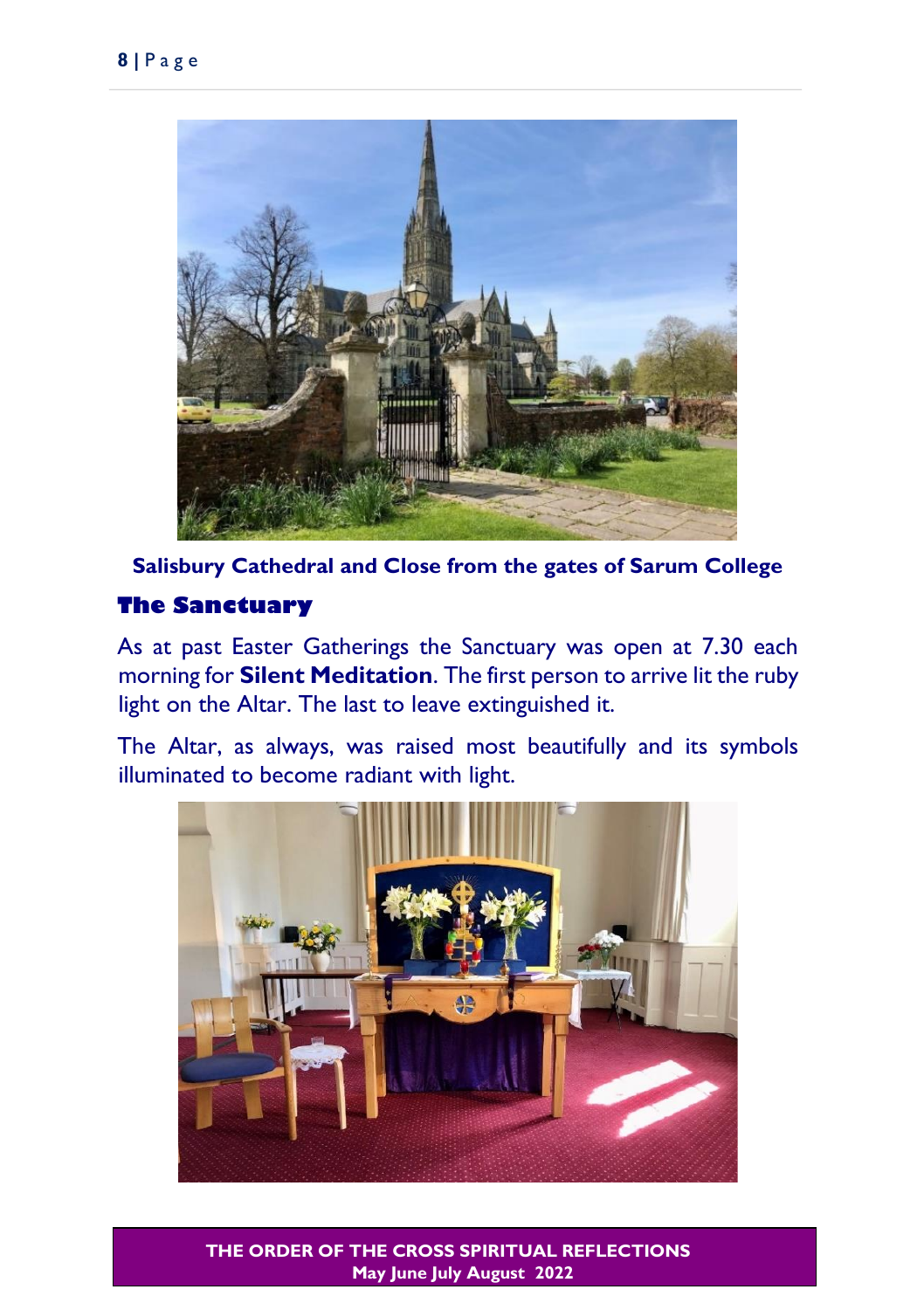

# Photograph by Michael Horsley Photograph by Michael Horsley

Members and Friends gathered at Sarum College, Salisbury - Easter 2022 **– Easter 2022 Members and Friends gathered at Sarum College, Salisbury**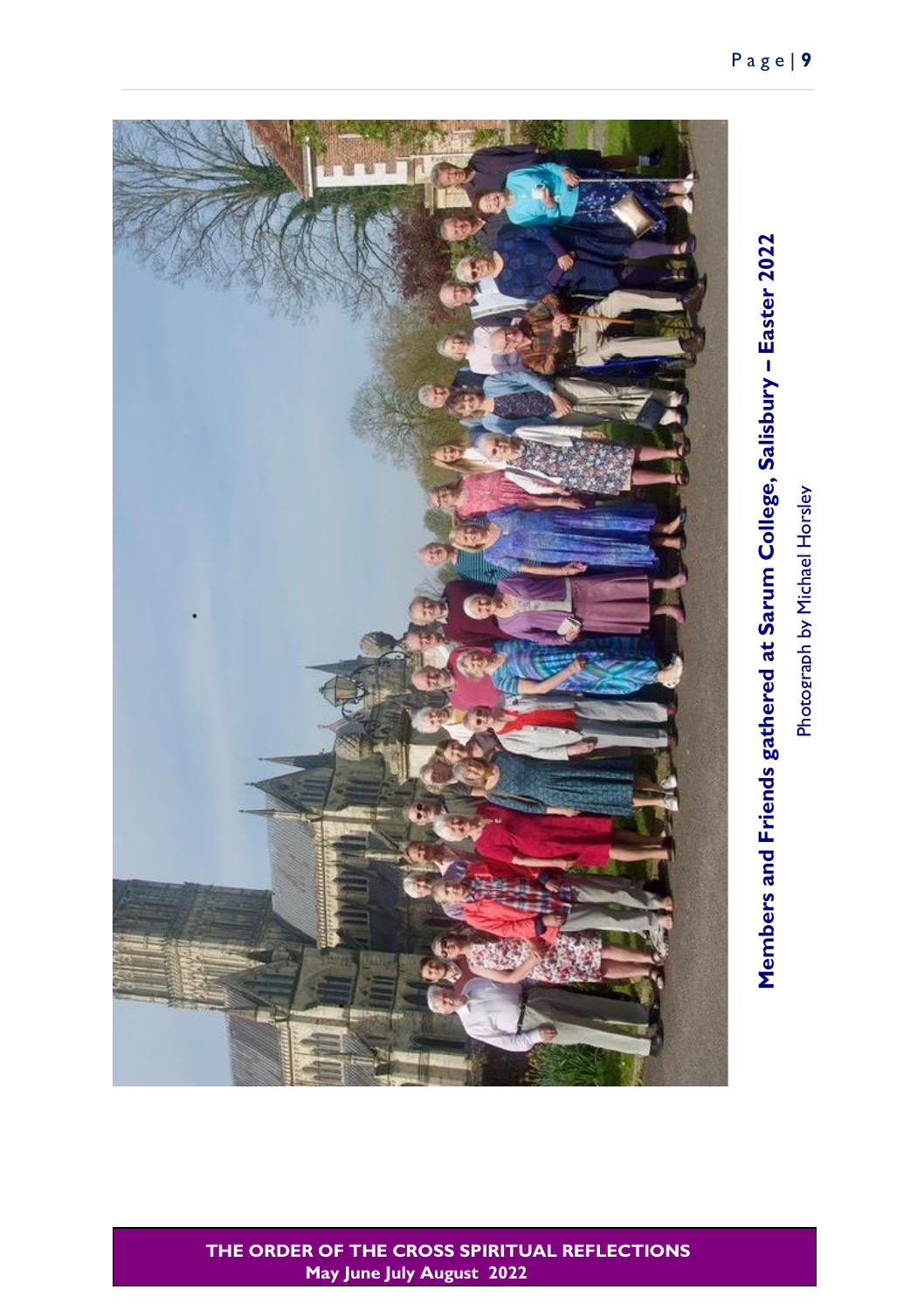### **Forthcoming Gatherings 2022**

### **Please see our website for details**



UNITED COUNCILS

**Ammerdown Gathering** 

- O Jul 21 04:00 PM Jul 26 10:00 AM
- **9** The Ammerdown Centre (UK)



# **Annual Gathering of the** Fellowship

- @ Jul 26 04:00 PM Aug 01 10:00 AM
- 



### **North American Gathering**

- Sep 17 04:00 PM Sep 25 10:00 AM
- **9** Ojai Retreat & Inn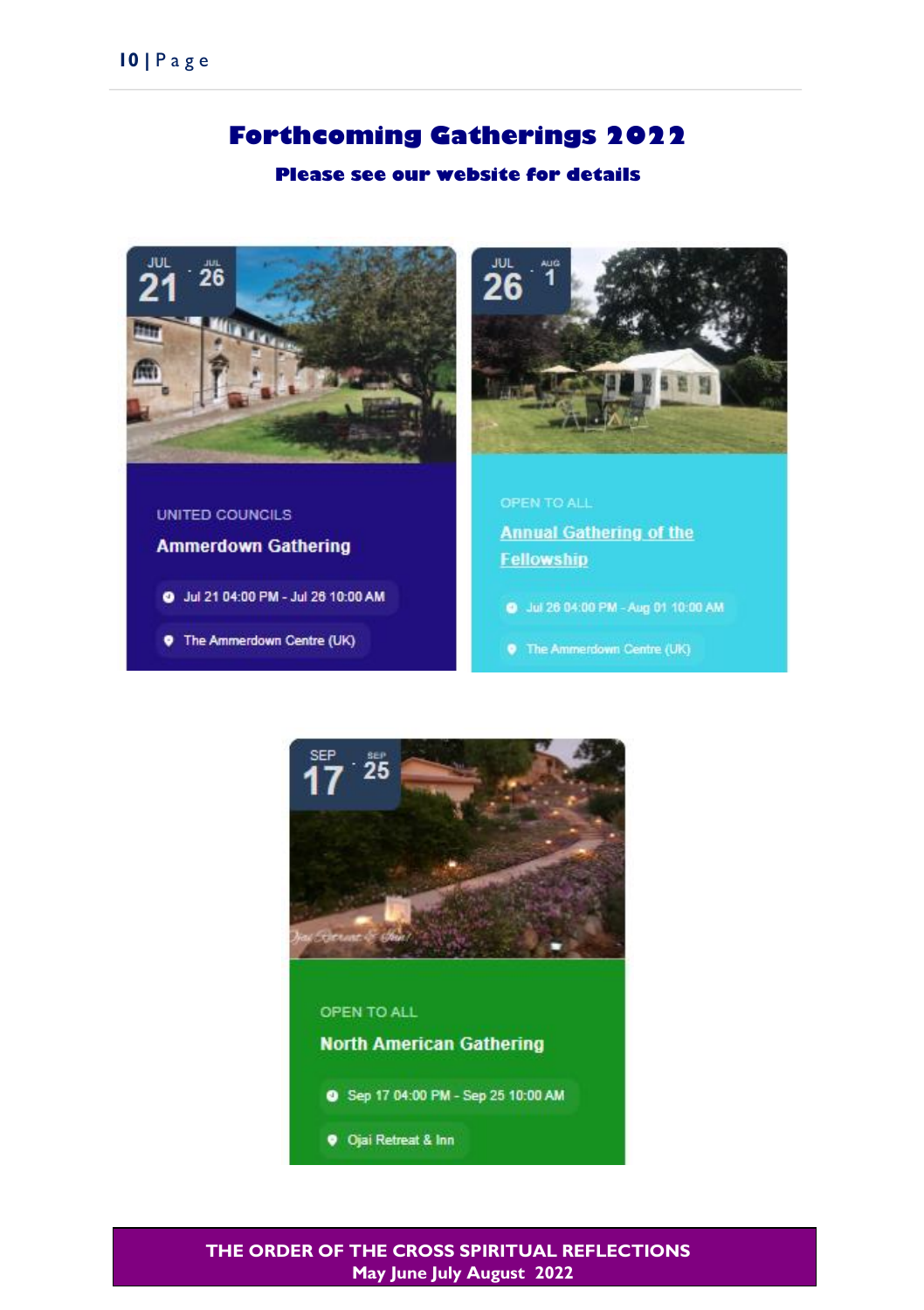# **Communal Sharing Circle:**

**Services and Studies by Phone** 

HE COMMUNAL SHARING CIRCLE is international and open to all. Join us as a reader or listener—all you need is a phone! T

Readings taken from the books are referenced on the calendar below; others require a service document. To receive documents by mail or email, contact the Coordinator (see page 12)

TWO REGIONAL CALLS are scheduled to serve our global community :—

I: North America, Australia and New Zealand – 00:00 UTC

II: North America and the UK / Europe – 16:00 UTC

Local call times and dial-in numbers are listed on pages 12 and 13 below. If possible, please join us before the scheduled hour.

### **SCHEDULE**

### **MAY 2022**

|             | 1 & II | Worship Service - Ministrant: Patricia Sherwood<br>"The Mystery of the Four Breaths" [document]     |  |  |
|-------------|--------|-----------------------------------------------------------------------------------------------------|--|--|
| 8           | 1 & II | <b>Worship Service - Ministrant: Esther Gowan</b><br>"The Unifying Power of the Message" [document] |  |  |
| 15          | 1 & II | Spiritual Linking - Ministrant: Christopher Nye<br>Herald 25, p.192-206 - "The Manifestation"       |  |  |
| $22 \,$     | 1 & II | Communal Sharing - Ministrant: Ian van Zyl<br>LMU, p.225-234 - "The Urim and the Thummim"           |  |  |
| <b>JUNE</b> |        |                                                                                                     |  |  |
| е           |        | Campaignal Chappen Ministranti Jana Dannatt                                                         |  |  |

 5 I & II Communal Sharing – Ministrant: Jane Bennett *Daniel*, p.123-137 *– "The Lamb that was Slain"*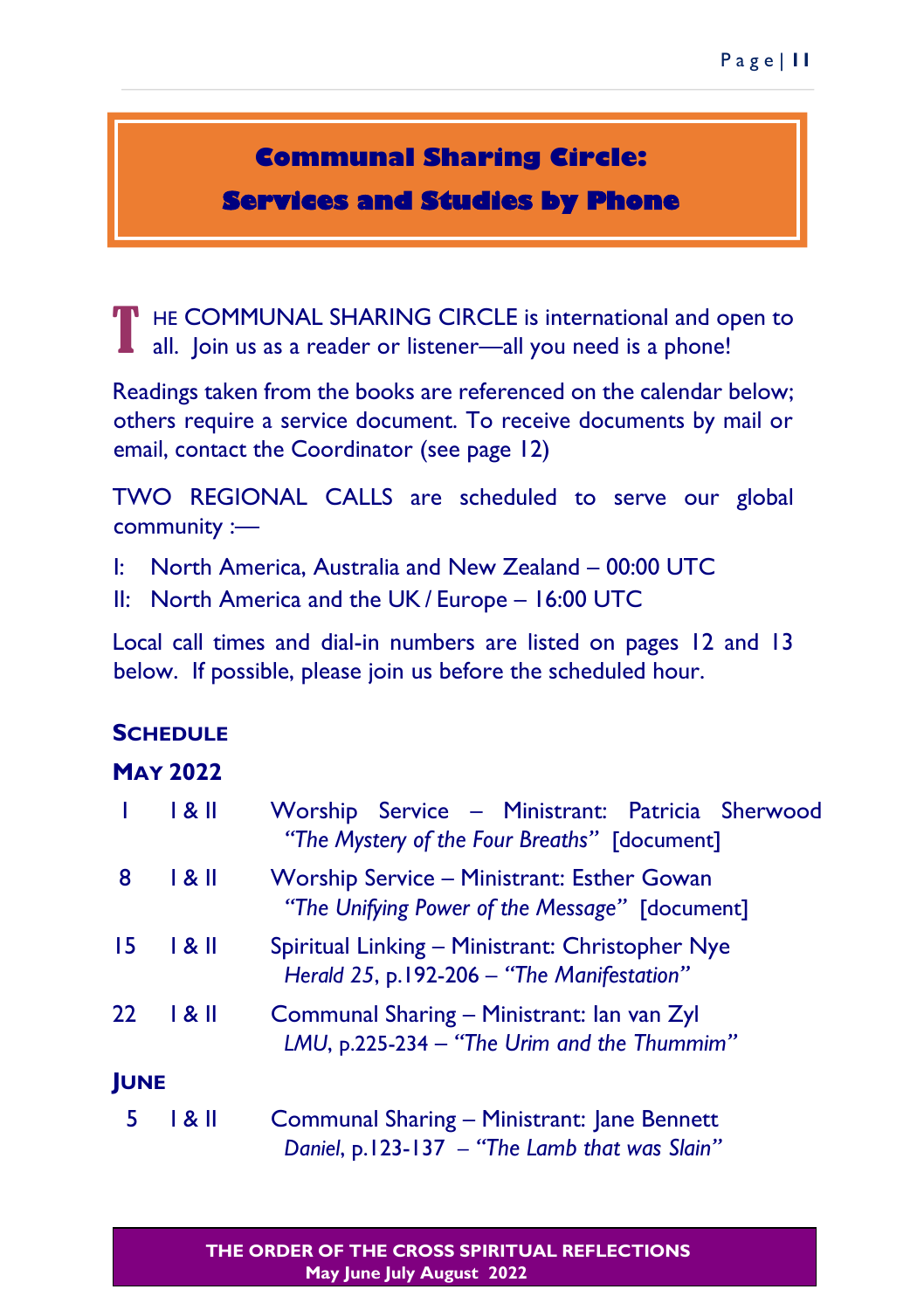| $12 \overline{ }$ | 1 & II | Worship Service - Ministrant: Jan Holmes<br>"The Spiral" [document]                                    |
|-------------------|--------|--------------------------------------------------------------------------------------------------------|
| 19                | 181    | Spiritual Linking - Ministrant: Christopher Nye<br>Herald 26, p. 57-70 - "The Book of Joel" (Pt. 1)    |
| 26                | 1 & II | Communal Sharing - Ministrant: Jean Laverack<br>Herald 18, p. 89-100 - "The Mystery of the Paracletos" |
| <b>JULY</b>       |        |                                                                                                        |
| 3                 | 1 & II | Communal Sharing - Ministrant: Greg McMillan<br>LMU, p. 424-236 - "The Theosophia"                     |
| 10                | 1 & II | <b>Worship Service - Ministrant: Claire Ede</b><br>"Transmutation" [document]                          |
| 17                | 1 & II | Spiritual Linking - Ministrant: Christopher Nye<br>Herald 26, p. 70-81 - "The Book of $[oeI" (Pt. 2)]$ |
| 24                | 1 & II | Communal Sharing - Ministrant: Michael Arcese<br>H. 29, p.177- - "A Meditation Upon Remembrance"       |

LOCAL CALL TIMES – Communal Sharing calls are scheduled yearround on Universal Time (UTC=GMT). To find your local call-in time, refer to schedule A or B (page 13) according to whether your area is currently observing Standard or Daylight Savings Time.

For the months of May, June and July, all areas world-wide will be observing schedule A.

FOR MORE INFORMATION and to receive service documents by mail or email, please contact the Communal Sharing Coordinator:

Esther Gowan • esthergowan@earthlink.net • (1) 805-542-9133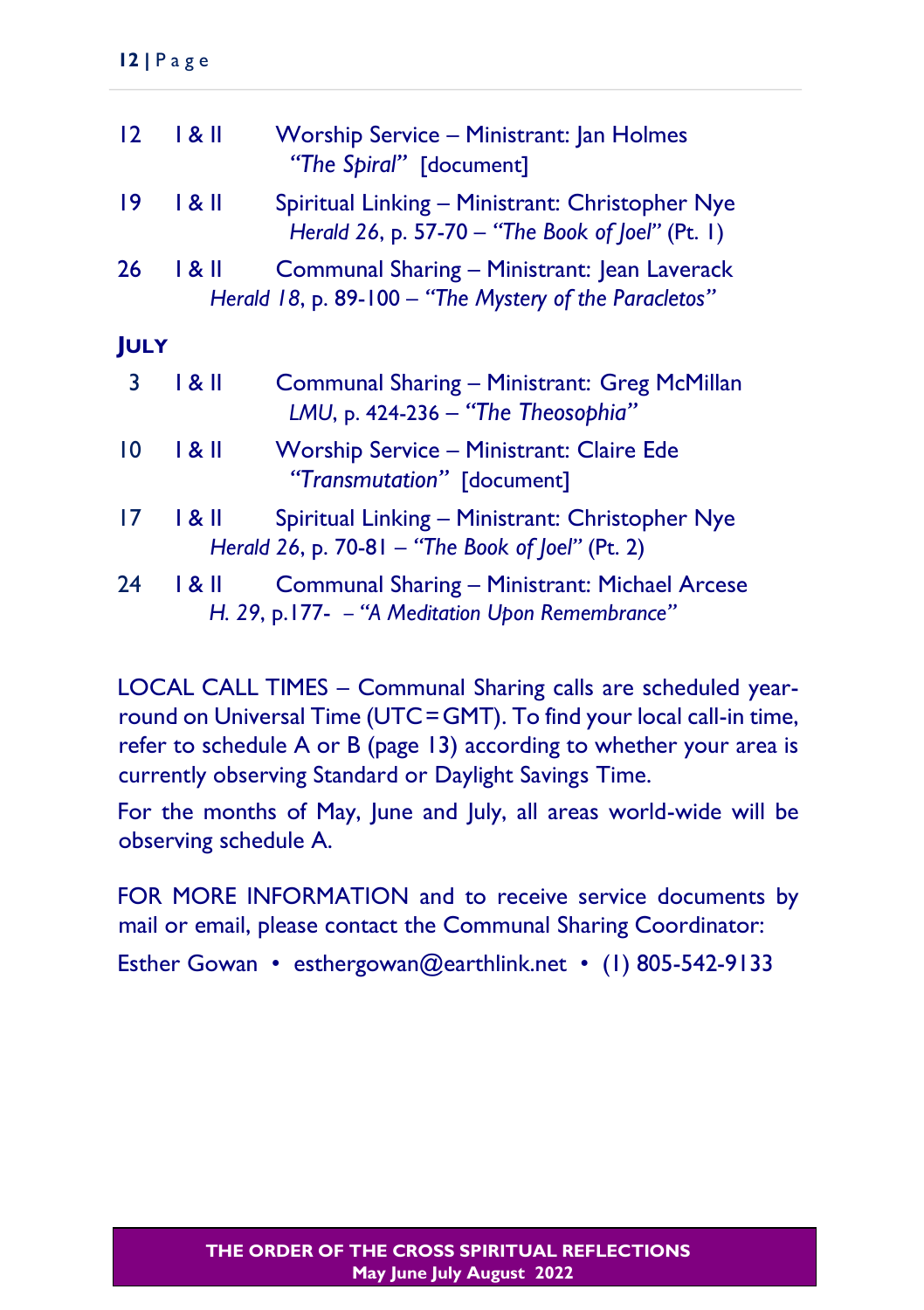**A – Daylight Saving Time in Northern Hemisphere; Standard Time in Southern Hemisphere I A: 00:00 UTC (=GMT)** 5 pm PDT (Sat. eve.) 8 pm EDT (Sat. eve.) 8 am AWST 10 am AEST 12 pm NZST **II A: 16:00 UTC** 9 am PDT 12 pm EDT 5 pm BST (U.K.) (12 am next day AWST) (4 am next day NZST) **B – Standard Time in Northern Hemisphere; Daylight Saving Time in Southern Hemisphere I B: 00:00 UTC (=GMT)** 4 pm PST (Sat. eve.) 7 pm EST (Sat. eve.) 8 am AWST 11 am AEDT 1 pm NZDT **II B: 16:00 UTC** 8 am PST 11 am EST 4 pm GMT (U.K.) (12 am next day AWST) (5 am next day NZDT)

| <b>INTERNATIONAL PHONE NUMBERS</b>              |                            |  |  |  |  |
|-------------------------------------------------|----------------------------|--|--|--|--|
| <b>FOR COMMUNAL SHARING CALLS</b>               |                            |  |  |  |  |
| <b>COUNTRY</b>                                  | <b>PHONE NUMBER</b>        |  |  |  |  |
| Australia                                       | 1039<br>2 8355<br>(0)      |  |  |  |  |
| Canada                                          | $(1)$ 647-497-9379         |  |  |  |  |
| <b>France</b>                                   | $(0)$   70 95 05 85        |  |  |  |  |
| Ireland                                         | $(0)$ 19 030 050           |  |  |  |  |
| New Zealand                                     | $(0)$ 9 925 0481           |  |  |  |  |
| Sweden                                          | 817<br>853<br>- 527<br>(0) |  |  |  |  |
| <b>United Kingdom</b>                           | (0) 330 221 0099           |  |  |  |  |
| <b>United States</b>                            | $(1)$ 646-749-3117         |  |  |  |  |
| ACCESS CODE: 506-112-581 # (same for all areas) |                            |  |  |  |  |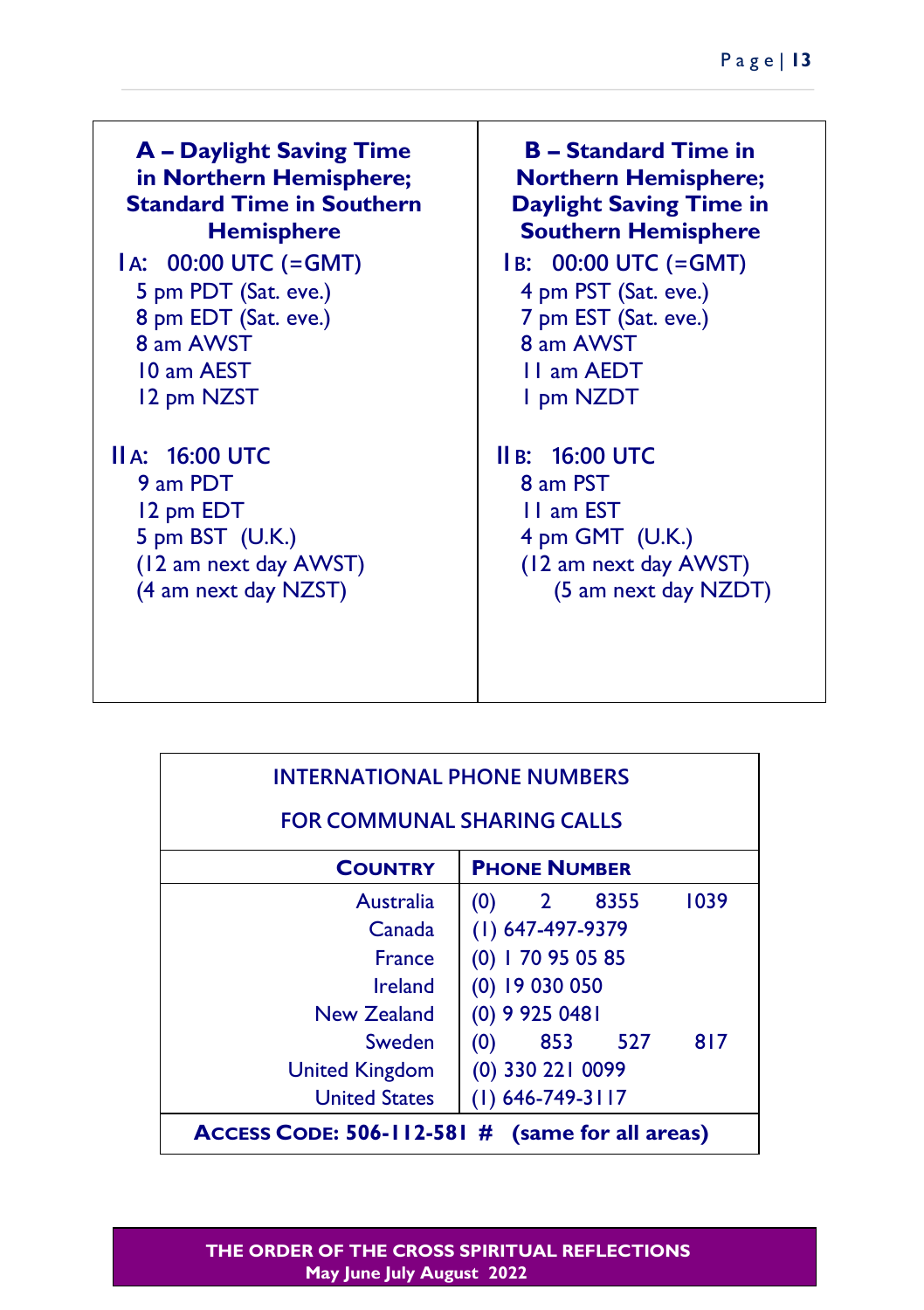### **Spiritual Linking Christopher Nye**

**HE READING FOR MAY IS** T

*"*The Manifestation" *Herald* XXV pages 192-206 It will take place on Sunday 15th

"The Master came to reveal the FATHER-MOTHER …"

THE READING FOR JUNE IS

*"*The Book of Joel*" Herald* XXVI Part 1 pages 57-70 It will take place on Sunday 19th

"But the LORD Came to Israel as a Chariot of Fire"

**HE READING FOR JULY IS** T

*"*The Book of Joel*" Herald* XXVI Part 2 pages 70-81 It will take place on Sunday 17th

"The Sun in HIS glory, the Divine Presence within, shall no more be darkened …"

There will be two readings. **00h00 UTC (=GMT)** Saturday in North America, Sunday in Australia and New Zealand. 5pm PDT, 7pm CDT, 8pm EDT; 8am AWST, 9.30am ACST, 10am AEST; 12pm NZST. **16h00 UTC (=GMT)** that is 5pm BST in the UK, 9am PDT, 10am MDT, 11am CDT, 12 noon EDT in North America. *For phone-in numbers please see the Communal Sharing pages.*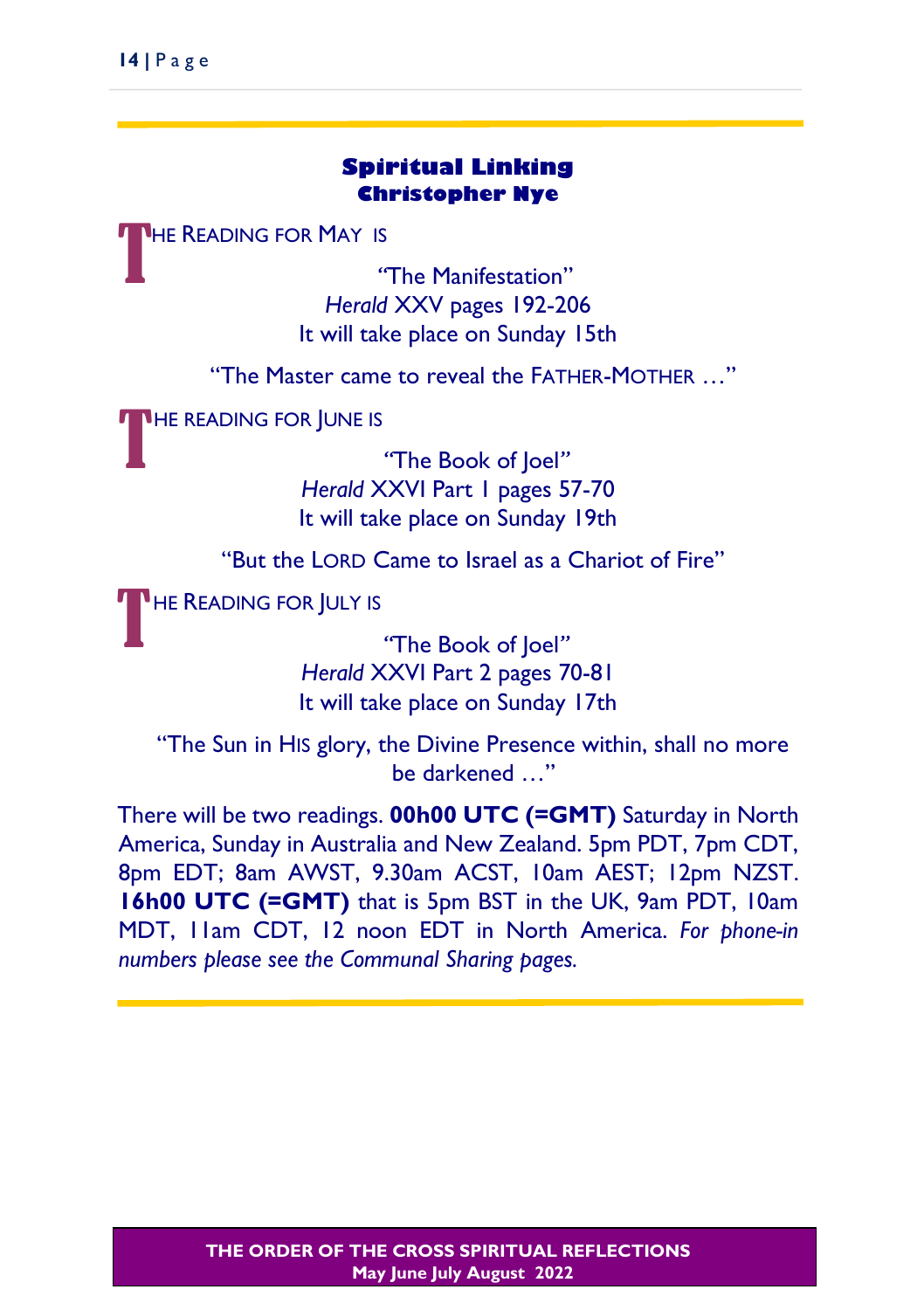## **Spiritual Reflections**

### **Publication Timetable**

Our apologies to those of our readers who were expecting to receive the May Spiritual Reflections earlier in the month. As will be seen below our publication dates have now changed.

| <b>Issues will be</b><br>published in the<br>first week of: | <b>Date</b><br>contributions are<br>to be received by | The three-month<br>period the issue<br>will cover     |
|-------------------------------------------------------------|-------------------------------------------------------|-------------------------------------------------------|
| <b>March</b>                                                | February 7 <sup>th</sup>                              | March<br><b>April</b><br><b>May</b>                   |
| June                                                        | May 7 <sup>th</sup>                                   | <b>June</b><br>July<br><b>August</b>                  |
| <b>September</b>                                            | August 7 <sup>th</sup>                                | <b>September</b><br><b>October</b><br><b>November</b> |
| <b>December</b>                                             | November 7 <sup>th</sup>                              | <b>December</b><br><b>January</b><br><b>February</b>  |

**The next issue of the Spiritual Reflections will be published at the beginning of September 2022. Contributions for the next issue should be received by the 7th August.**